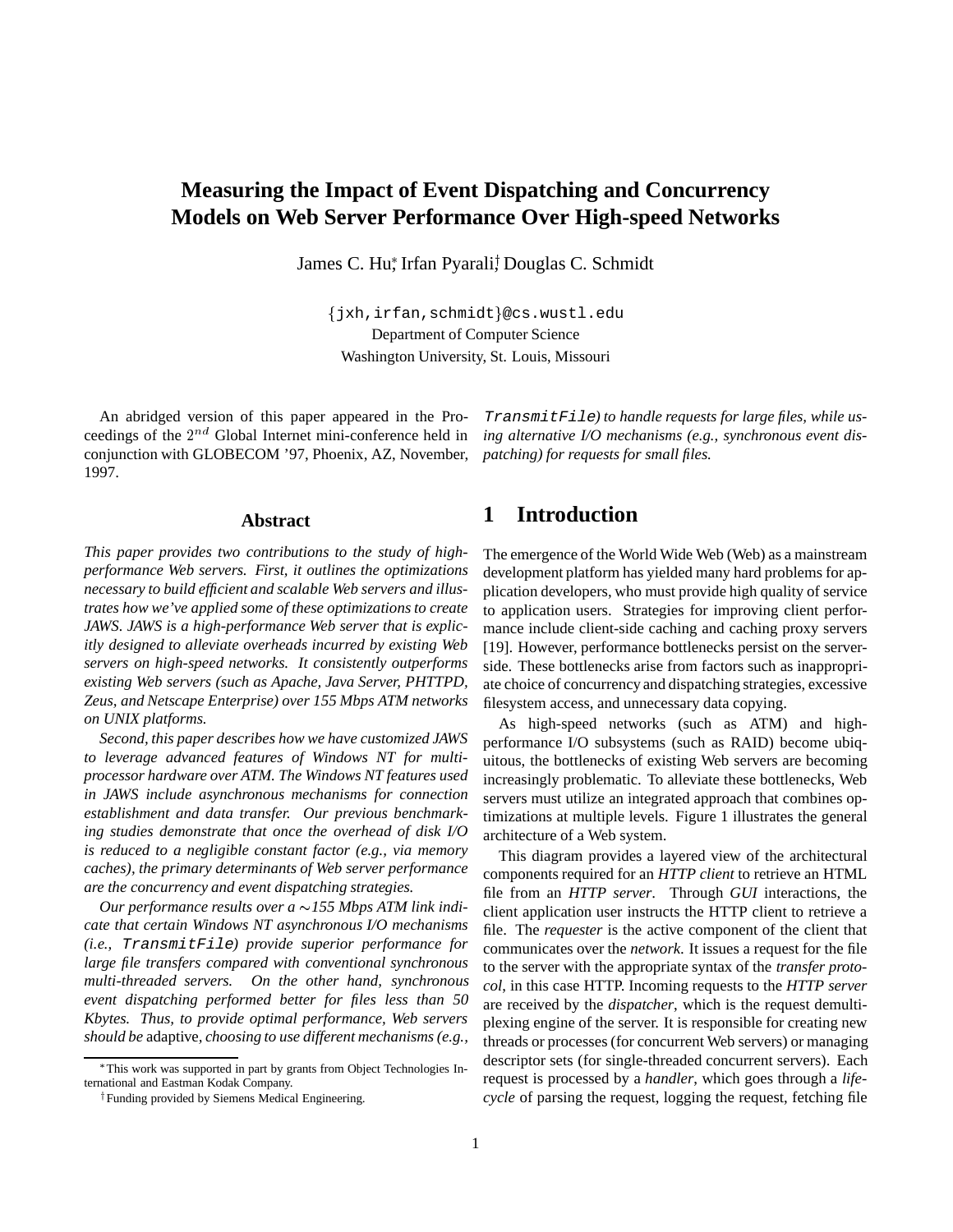

Figure 1: Overview of a Typical Web System and Optimizations

status information, updating the cache, sending the file, and cleaning up after the request is done. When the response returns to the client with the requested file, it is parsed by an *HTML parser* so that the file may be rendered. At this stage, the *requester* may issue other requests on behalf of the client, *e.g.*, in order to fill a client-side cache.

Our experience building Web servers on multiple OS platforms indicates that the effort required to improve performance can be simplified significantly by explicitly leveraging operating system features. For example, an optimized file I/O system that automatically caches open files in main memory helps to reduce latency. Likewise, support for asynchronous event dispatching and the Proactor pattern [5] can increase server throughput by reducing context switching and synchronization overhead incurred from multi-threading.

This paper presents two complementary strategies for developing optimized Web servers. First, we present empirical results demonstrating that to achieve optimal performance, Web servers must support *dynamic* adaptivity (*i.e.*, the ability to update behavior "online" to account for changes in run-time conditions). Second, we describe our recent efforts at adapting a high-performance Web server (originally developed on UNIX) to leverage the asynchronous event dispatching mechanisms on Windows NT. This work illustrates the importance of *static* adaptivity (*i.e.*, changing the behavior of the Web server "offline" to account for OS platform characteristics).

Our research vehicle for demonstrating the effectiveness of dynamic and static adaptation is *JAWS*. JAWS is both an adaptive Web server and a development framework for Web servers that run on multiple OS platforms including Win32 (*i.e.*, Windows NT and Windows '95), most versions of UNIX (*e.g.*,

SunOS 4.x and 5.x, SGI IRIX, HP-UX, OSF/1, AIX, Linux, and SCO), and MVS OpenEdition.

We motivate the need for dynamic and static adaptivity in JAWS as follows:

 **The need for dynamic adaptivity:** On many OS platforms, under different workloads, a single, statically configured content transfer mechanism cannot provide optimal performance. As shown in Section 4, the performance of different OS level I/O mechanisms varies considerably according to file size. For instance, on Windows NT 4.0, synchronous I/O provides the best performance for transferring small files, whereas the TransmitFile operation provides the best performance for transferring large files under heavy loads.

 **The need for static adaptivity:** To achieve high performance, Web servers must be adapted statically to use native high-performance mechanisms provided by the OS platform. For example, different OS platforms may provide specialized I/O mechanisms (such as asynchronous I/O or bulk data transfer) or specialized devices (such as high-speed ATM network interfaces [2]). Therefore, simply porting a Web server to use common OS mechanisms and APIs (such as BSD sockets, select, and POSIX threads) is not sufficient to achieve maximal performance on different OS platforms.

The results in this paper are based on extensions to JAWS' original synchronous event dispatching model (based on the POSIX threading model and BSD sockets). These extensions support the asynchronous event dispatching and communication mechanisms available on Windows NT (JAWS-NT). The Windows NT mechanisms incorporated into JAWS-NT include overlapped I/O, I/O completion ports, TransmitFile, GetQueueCompletionStatus, and AcceptEx. $^{\rm l}$ 

As shown in Section 4, performance measurements of JAWS-NT over a  $\sim$ 155 Mbps ATM link indicate significant throughput and latency variance between the synchronous and asynchronous event dispatching and concurrency models on Windows NT. In addition, our experience with the Windows NT asynchronous event dispatching mechanisms has revealed other benefits besides improved throughput and latency. For instance, asynchronous event dispatching allows Web servers to significantly reduce the number of threading resources required to handle client requests concurrently.

The remainder of this paper is organized as follows: Section 2 provides an overview of the JAWS server framework design and explains the optimizations we have applied thus far; Section 3 outlines the concurrency strategies supported by JAWS-NT and describes the key differences between the synchronous and asynchronous event dispatching models; Section 4 analyzes our performance measurements of JAWS-NT

<sup>&</sup>lt;sup>1</sup>These Windows NT mechanisms are all described in Section 3.3.2.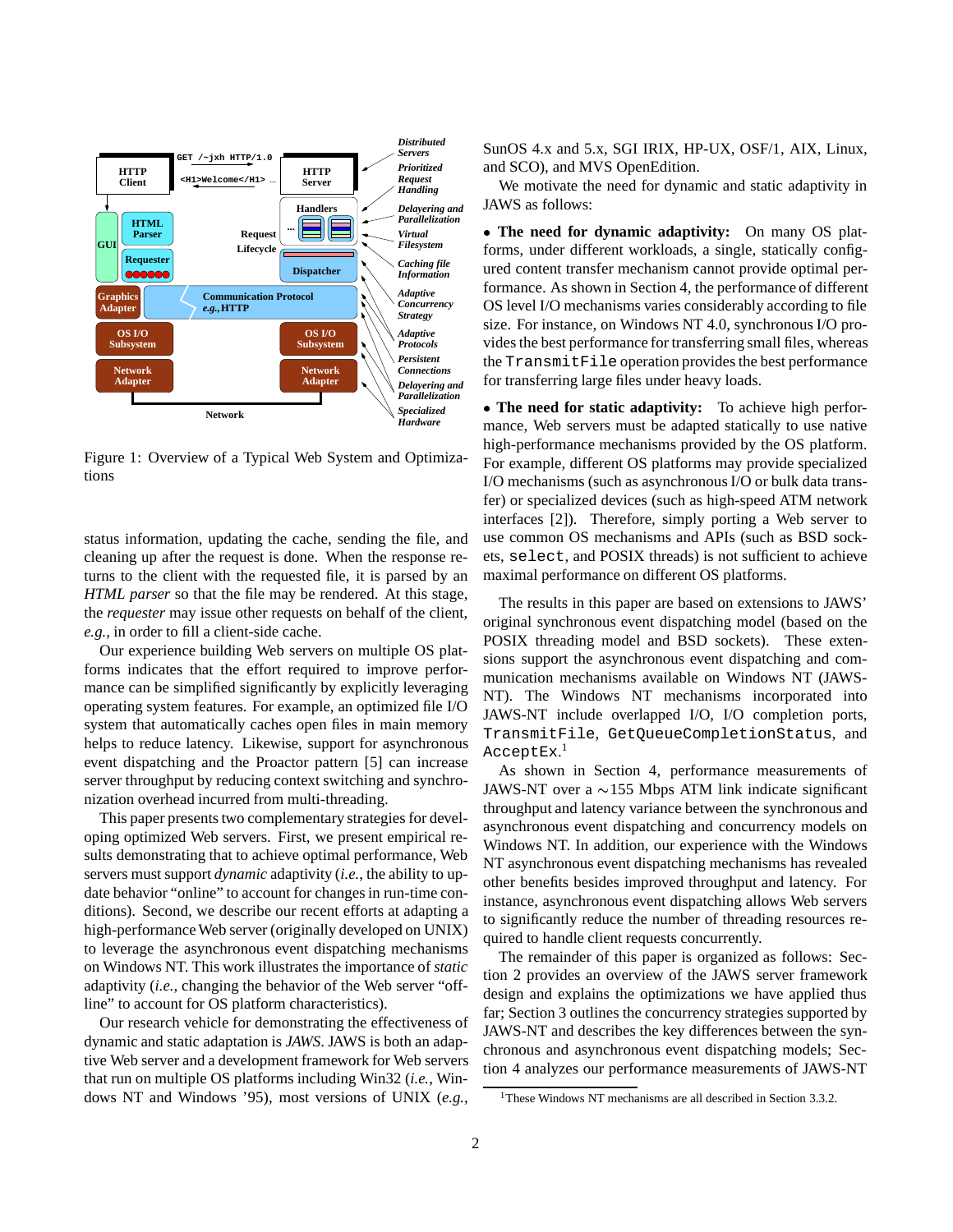over an ATM network; Section 5 compares a highly optimized JAWS implementation against Netscape Enterprise and Microsoft Internet Information Server (IIS); and Section 7 presents concluding remarks.

# **2 Design of the JAWS Adaptive Web Server**

The performance results presented in this paper were conducted using a version of JAWS that was customized for Windows NT (JAWS-NT). JAWS is both a Web server and framework for building flexible and adaptive high-performance Web systems. The optimizations and design principles in JAWS are guided by results from our empirical analysis [6] of Web server performance bottlenecks over high-speed ATM networks. Assuming sufficiently high network bandwidth and large file system caching, our experiments have identified the following determinants of Web server performance:

 **Concurrency strategy and event dispatching:** Request dispatching occupies a large portion (*i.e.*,  $\sim$ 50%) of non-I/O related Web server overhead. Therefore, the choice of concurrency strategy (*e.g.*, Thread/Process Pool vs. Thread/Processper-request, etc.) and dispatching strategy (*e.g.*, asynchronous vs. synchronous) has a major impact on performance.

 **Avoiding the filesystem:** Web servers that implement sophisticated file data and file stats caching strategies (such as PHTTPD and JAWS) perform much better than those that do not (such as Apache).

The UNIX version of JAWS (described in [6]) consistently outperforms other servers in our test suite of Web servers over 155 Mbps ATM networks. This section briefly outlines the design principles and optimizations used by JAWS to achieve such high performance.

Figure 2 illustrates the object-oriented software architecture of the JAWS Web server, which contains the following three components:

 **Protocol Handlers:** JAWS' Protocol Handlers are components that can be specialized to process various protocol requests. For instance, HTTP Handlers parse HTTP 1.0 requests from WWW browsers and perform the work specified by requests (*e.g.*, retrieving web pages). The JAWS framework supports seamless integration of Handlers that can be specialized for other protocols (*e.g.*, HTTP/1.1 and DICOM).

 **Event Dispatcher:** This component encapsulates the concurrency and event dispatching strategies utilized by JAWS. Our experimental results indicate that the concurrency and event dispatching strategies significantly affects Web server performance. Therefore, JAWS can customize these strategies to account for environmental factors such as user-level



Figure 2: JAWS Design Overview

vs. kernel-level threading in the OS and the number of CPUs in the endsystem.

As discussed in Section 3.2, JAWS currently supports concurrent strategies (such as Thread-per-Request and Thread Pool) that perform well on many OS platforms. Likewise, as discussed in Section 3.1, JAWS' Event Dispatcher determines whether its threads use a *synchronous* or an *asynchronous* dispatching model.

 **Server Manager:** This component is responsible for configuring Protocol Handlers according to the protocols supported by JAWS. In addition, the Server Manager configures the event dispatching models used by Protocol Handlers. To support adaptation, the Server Manager uses the Service Configurator [7] pattern to dynamically relink (*i.e.*, at run-time) portions JAWS when it is updated (*e.g.*, to support new versions of the HTTP protocol or to configure a more efficient algorithm or implementation).

In addition to these three components, JAWS contains the following two optimized components that alleviate unnecessary filesystem overhead:

 **Tilde:** which is a dynamically loaded, perfect hash table [16] of home directories, which is used to expand the  $\sim$  that is often prepended to the username in a URL. Tilde is created off-line and can be rebuilt whenever a new user is added to the system and dynamically reloaded into JAWS via the Server Manager.

 **Cached Virtual Filesystem (CVF):** CVF caches information (such as access permissions and content type) about the files so that future requests for the same file need not access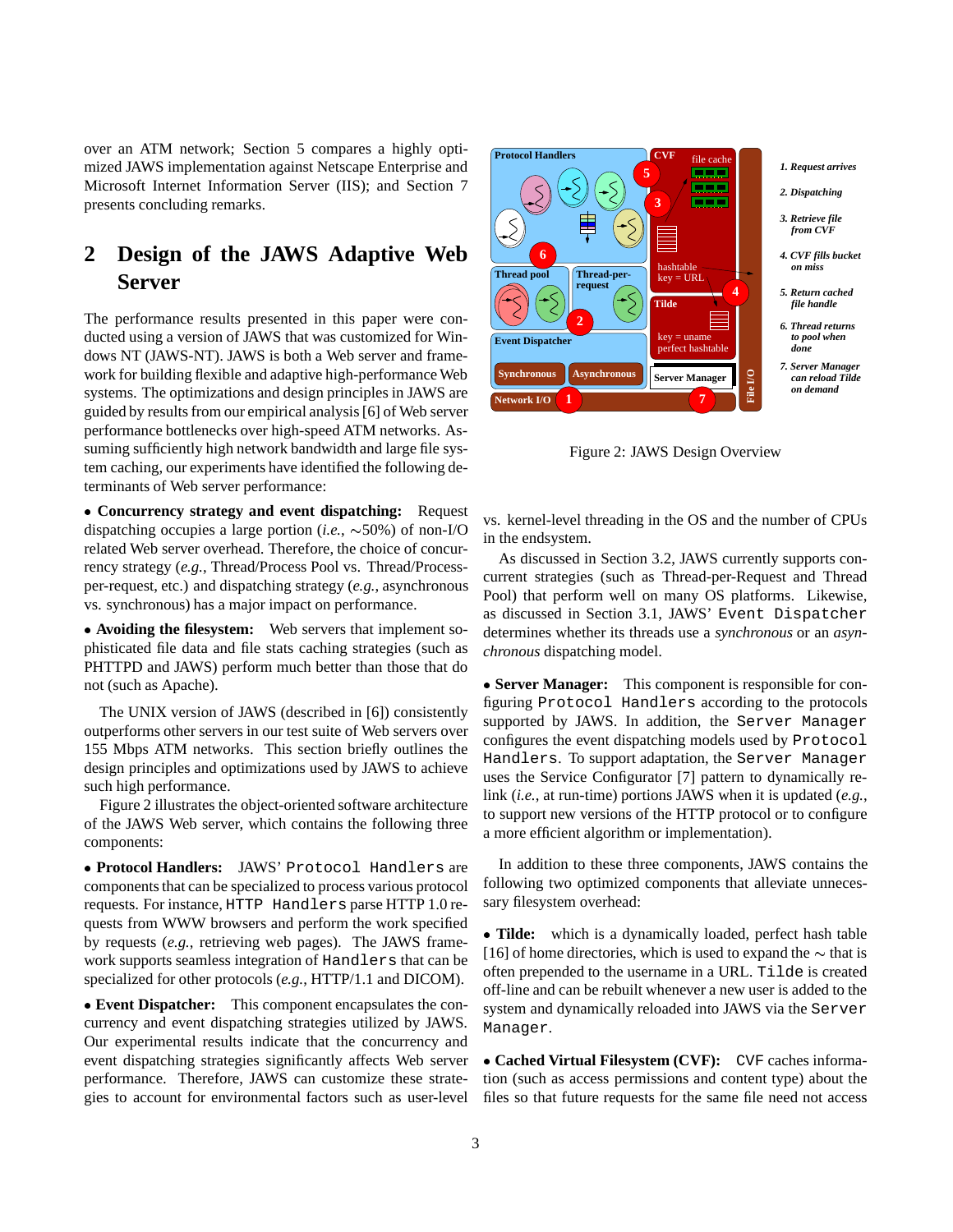the file system. CVF is implemented using a novel synchronization strategy that minimizes locking overhead.

Tilde and CVF are decoupled from the three core JAWS components described above to allow transparent configurations that depend on platform support for high-performance cached filesystems. Additional information on JAWS I/O optimizations is available in [6].

# **3 Event Dispatching and Concurrency Strategies for Web Servers**

The JAWS Event Dispatcher is a flexible component that can be configured to use multiple concurrency strategies (such as Thread Pool and Thread-per-Request). The initial design of JAWS used a *synchronous* event dispatching model since it was developed on Solaris 2.5, which does not provide efficient asynchronous I/O support. This section describes how the JAWS framework was enhanced to support the *asynchronous* event dispatching model provided by Windows NT 4.0.

#### **3.1 Event Dispatching Strategies**

#### **3.1.1 Synchronous Event Dispatching**

A common Web server architecture is the synchronous event dispatching. The architecture consists of two layers: the *I/O Subsystem*, and the *Protocol Handlers*, as shown in Figure 3. The I/O Subsystem typically resides in the kernel and is implemented with sockets. One socket plays the role of the acceptor, which is a factory that creates new data sockets. Protocol Handlers, having its own thread of control, reads and processes the data coming from the socket that was created from a newly accepted connection. Synchronous event dispatching dedicates the selected thread to the new client for the duration of the file transfer.

#### **3.1.2 Asynchronous Event Dispatching**

The asynchronous event dispatching architecture also consists of both I/O subsystem and protocol handler layers, as shown in Figure 4. However, in asynchronous I/O, each I/O operation is "handed off" to the kernel, where it runs to completion. Thus, the initiating thread does not block. When the kernel has completed the operation, the kernel notifies the process through an *I/O completion port*. An I/O completion port is a kernel-level thread-safe queue of I/O completion notifications. The pros and cons of using asynchronous event dispatching are described in [5].

There are several benefits of using I/O completion ports.



Figure 3: Synchronous Event Dispatching



Figure 4: Asynchronous Event Dispatching

 *Increased flexibility and scalability* – The thread initiating the asynchronous I/O operation and the thread dequeueing the completion status from the port can be different. This makes it possible to tune the level of concur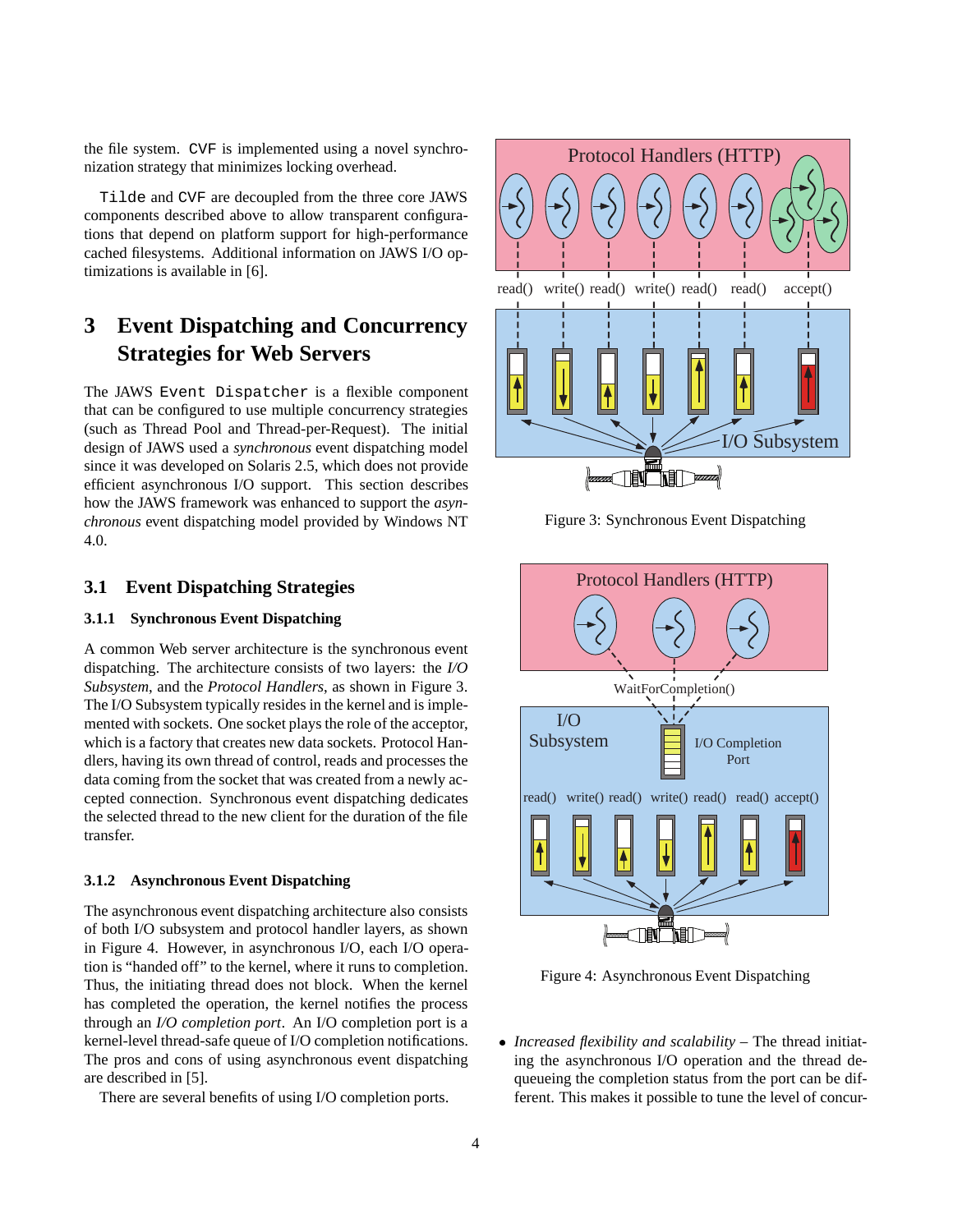rency in an application by simply increasing the number of completion handler threads.

 *Fewer threads and less overhead* – Since threads no longer block on I/O operations, the asynchronous Thread Pool requires significantly fewer threads than the synchronous Thread Pool. The reduction of threads in the system reduces context switching and synchronization overhead.

#### **3.2 Concurrency Strategies**

Existing Web servers use a wide range of concurrency strategies. These strategies include single-threaded concurrency (*e.g.*, Roxen), process concurrency (*e.g.*, Apache), and thread concurrency (*e.g.*, PHTTPD and Zeus). Single-threaded servers cannot take advantage of multi-CPU hardware concurrency. Likewise, servers that use multiple processes incur higher process creation overhead. Since process creation incurs significantly greater overhead than thread creation, our discussion focuses on threading strategies.

Our measurements revealed that the time required to create a thread on a 180 MHz, dual-CPU Pentium PRO2 running Windows NT 4.0 is  $\sim 0.4$ ms. However, the time required to create a process is  $\sim$ 4.5ms, which is an order of magnitude higher. As a result, JAWS implements concurrency via the threading strategies described below.

#### **3.2.1 Thread-per-Request**

In the Thread-per-Request model, a new thread is spawned to handle each incoming request. As shown in Figure 5, one thread (the acceptor) blocks on the acceptor socket. The acceptor thread serves as a factory that creates a new handler thread to interact with each client.

After creating a new handler thread, the acceptor thread continues to wait for new connections on the acceptor socket. In contrast, the handler thread reads the HTTP request, services it, and transmits the result to the client. The lifecycle of a handler thread completes after the data transfer operation is finished.

The Thread-per-Request model is useful for long-duration requests from multiple clients. It is less useful for shortduration requests due to the overhead of creating a new thread for each request. In addition, it can consume a large number of OS resources if many clients simultaneously perform requests during periods of peak load.

#### **3.2.2 Thread Pool**

In the Thread Pool model, a group of threads are pre-spawned during Web server initialization, as shown in Figure 6. Prespawning eliminates the overhead of creating a new thread for



Figure 5: Thread-per-Request



Figure 6: Thread Pool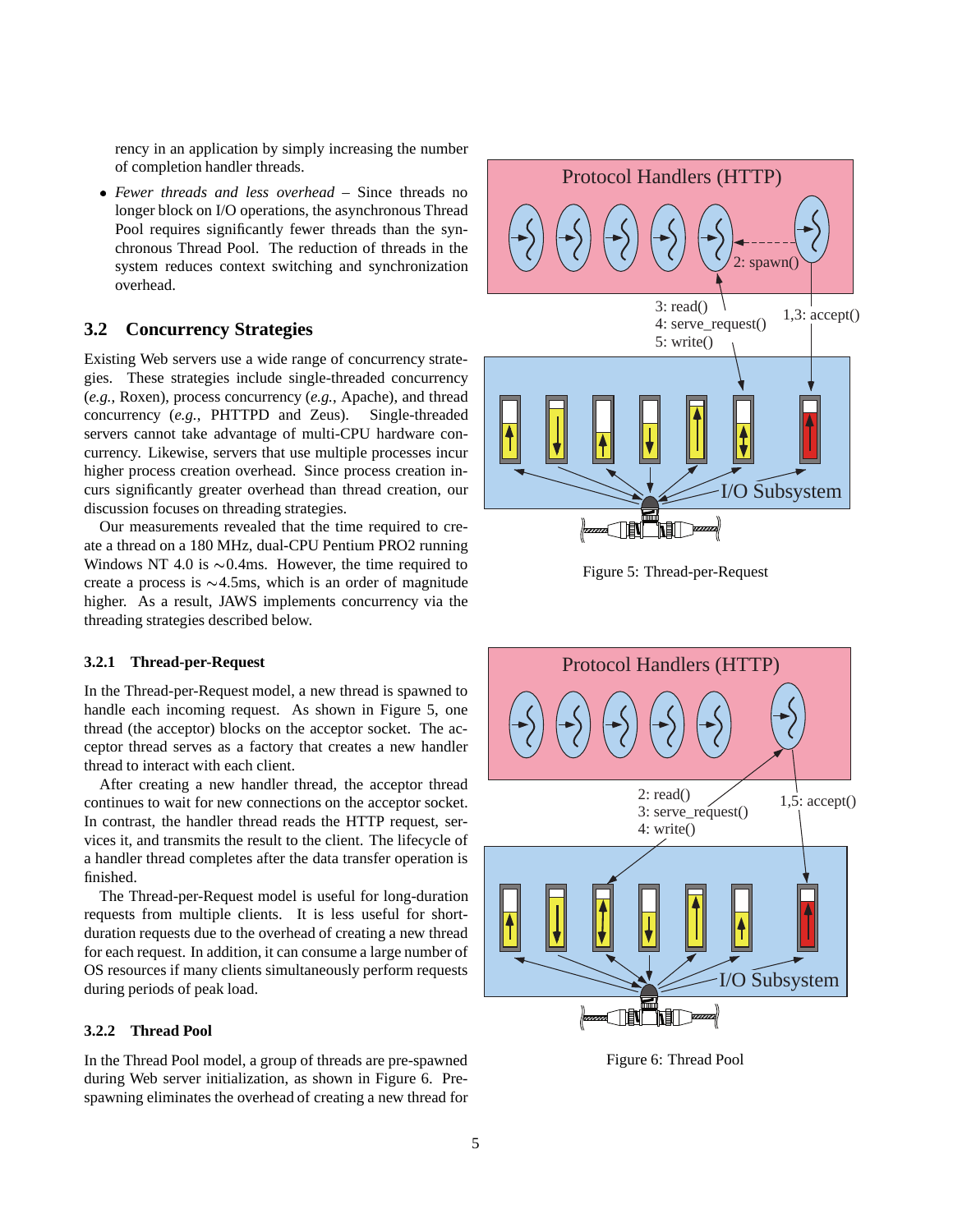each request. Each thread blocks in accept waiting for connection requests to arrive from clients. When a new connection arrives, the OS selects a thread from the pool to accept it.

The thread then performs a synchronous read from the new connection. Once the entire HTTP request has been read, the thread performs the necessary computation and filesystem operations to service the request. The requested data is then transmitted synchronously to the client. The thread returns to the Thread Pool and reinvokes accept after the data transmission completes.

Synchronous Thread Pool is useful for bounding the number of OS resources consumed by a Web server. Client requests can execute concurrently until the number of simultaneous requests exceeds the number of threads in the pool. At this point, additional requests must be queued (typically in the kernel's TCP layer) until a thread becomes available.

To reduce latency, the Thread Pool can be configured to always have threads available to service new requests. The number of threads needed to support this policy can be very high during peak loads as threads block in long-duration synchronous I/O operations.

The asynchronous Thread Pool approach (described in Section 3.2.3) improves this model by considerably reducing the number of threads in the system.

Incidentally, in Solaris 2.5 it is not possible to have multiple threads in a process all blocking simultaneously in accept on the same acceptor socket. Therefore, it is necessary to protect accept with a mutex lock in a Thread Pool Web server. In contrast, Windows NT 4.0 supports simultaneous accept calls, so additional synchronization is not required in JAWS-NT.

#### **3.2.3 Asynchronous Thread Pool**

Figure 4 shows the asynchronous Thread Pool model. Like the synchronous Thread Pool model, the Thread Pool is created during Web server initialization. Unlike the synchronous model, however, the threads wait on a *completion port* rather than waiting on accept. The OS queues up results from all asynchronous operations (*e.g.*, asynchronous accepts, reads, and writes) on the completion port.

The result of each asynchronous operation is handled by a thread selected by the OS from the pool of threads waiting on the completion port. The asynchronous model is useful since the same programming model works for a single thread, as well as multiple threads. However, the thread that initiated the asynchronous operation need not be the one selected to handle its completion. Therefore, it is hard to implement concurrency strategies other than Thread Pool with an asynchronous event dispatching model.

#### **3.2.4 Thread-per-Connection**

In the Thread-per-Connection model the newly created handler thread is responsible for the lifetime of the client connection, rather than just a single request from the client. Therefore, the new thread may serve multiple requests before terminating. Since HTTP 1.0 establishes a new connection for each request, Thread-per-Connection is not suitable. This model is applicable, however, in HTTP 1.1, which supports persistent connections [11, 14].

Thread-per-Connection provides good support for prioritization of client requests. For instance, higher priority clients can be associated with higher priority threads. Thus, request from high priority clients will be served ahead of other requests since the OS can preempt lower priority threads.

One drawback to Thread-per-Connection is that if certain connections receive considerably more requests than others, they can become a performance bottleneck. In contrast, Thread Pool and Thread-per-Request provide better support for load balancing.

#### **3.3 Optimizing JAWS for Windows NT**

#### **3.3.1 Overview of Windows NT Asynchronous I/O**

The Windows NT asynchronous I/O model supports *proactive* semantics, which allow applications to actively initiate I/O-related operations (*e.g.*, ReadFile, WriteFile, and TransmitFile). The following steps are required to program asynchronous I/O on Windows NT:

**1. I/O and event HANDLE creation:** First, an application creates a HANDLE that corresponds to an I/O channel for the type of networking mechanism being used (such as a socket or named pipe).

Next, an application creates a HANDLE to a Win32 event object and uses this event object's HANDLE to initialize an overlapped I/O structure. The event object will be signaled when asynchronous operations on the HANDLE complete.

**2. Asynchronous operation invocation:** The HANDLE to the I/O channel and the overlapped I/O structure are then passed to the asynchronous I/O operation (such as WriteFile, ReadFile, or AcceptEx). The initiated operation proceeds asynchronously and does not block the caller.

**3. Asynchronous operation completion:** When an asynchronous operation completes, the event object specified inside the overlapped I/O structure is set to the "signaled" state. Subsequently, Win32 demultiplexing functions (such as WaitForSingleObject or WaitForMultipleObjects can be used to detect the signaled state of the Win32 event object. These functions indicate when an outstanding asynchronous operation has completed.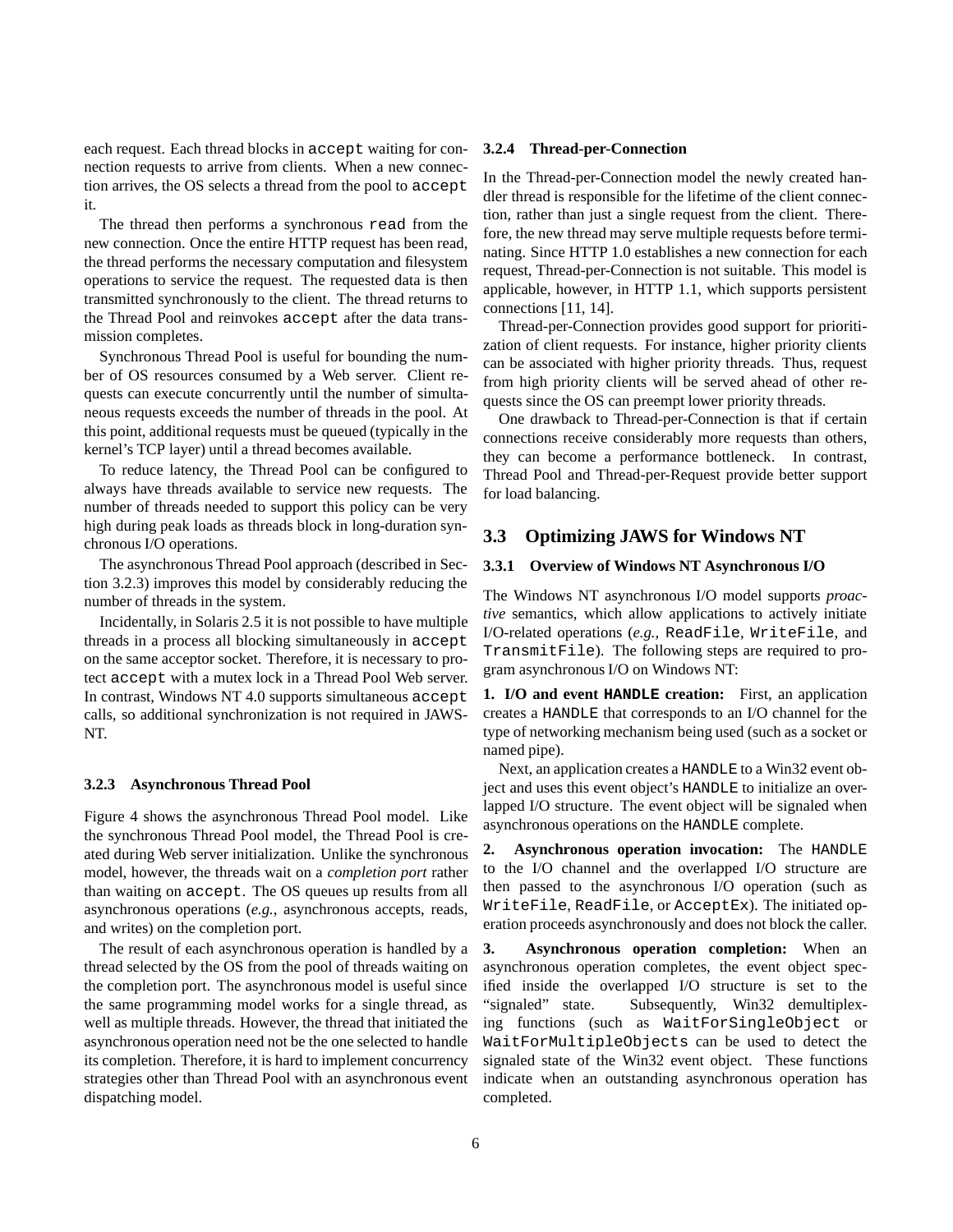# **Web Servers**

The following Win32 functions are particularly relevant for developers of asynchronous Web Servers on Windows NT:

 **GetQueueCompletionStatus:** The function GetQueue-CompletionStatus attempts to dequeue an I/O completion result from a specified completion port. If there are no completion results queued on the port, the function blocks the calling thread waiting for asynchronous operations associated with the completion port to finish. The blocking thread returns from the GetQueuedCompletionStatus function when (1) it can dequeue a completion packet or (2) when the function times out.

Windows NT selects the thread that has executed most recently from among the waiter threads on the completion port to handle the new connection. This reduces context switching overhead since it increases the likelyhood that thread context information is still cached in the CPU and OS.

 **AcceptEx:** The AcceptEx function combines several socket functions into a single API/kernel transition. When it complete successfully, AcceptEx performs the following three tasks: (1) a new connection is accepted, (2) both the local and remote addresses for the connection are returned, and (3) the first block of data sent by the remote client is received. Microsoft [10] claims that programs establishing connections with AcceptEx will perform better than those using the accept function. However, our results in Section 4 show that over high-speed networks there is not much difference in performance.

 **TransmitFile:** TransmitFile is a custom Win32 function that sends file data over a network connection, either synchronously or asynchronously. The function uses the Windows NT virtual memory cache manager to retrieve the file data. As shown in Section 4, the asynchronous form of TransmitFile is the most efficient mechanism for transferring large amounts of data over sockets on Windows NT.

In addition to transmitting files, TransmitFile allows data to be prepended and appended before and after the file data, respectively. This is particularly well-suited for Web servers since they typically send HTTP header and trailer data with the requested file. Hence, all the data to the client can be sent in a single system call, which minimizes mode switching overhead.

The Windows NT *Server* optimizes TransmitFile for high performance; all our benchmarks were run on NT Server. The Windows NT *Workstation* optimizes the function for minimum memory and resource utilization. Our measurements confirm that that TransmitFile on Windows NT *Server* substantially outperforms TransmitFile on Windows NT *Workstation*.





Figure 7: Asynchronous Event Dispatching (Windows NT)

We modified the original Solaris implementation of JAWS to use the Windows NT asynchronous event dispatching model described above. Figure 7 shows the interactions between components in the resulting JAWS-NT model.

When a JAWS Web server process begins execution, the main thread initiates multiple AcceptEx calls asynchronously. All threads in the process block on the completion port by calling GetQueuedCompletionStatus. When a new connection arrives, the kernel places the result from AcceptEx onto the completion port. If the initial data block received by AcceptEx does not contain the entire HTTP request, the selected handler thread must initiate an asynchronous read (using ReadFile).

After the entire HTTP request is received from the client, the handler thread services the request by locating the file to transmit to the client. If the server is using WriteFile to transmit the file data to the client, it memory maps the requested file first.<sup>2</sup> After initiating the asynchronous transfer (*e.g.*, using WriteFile or TransmitFile) the handler thread blocks on the completion port. When the asynchronous transfer completes, the result is queued up at the completion

<sup>&</sup>lt;sup>2</sup>If the server is using  $TransmitFile$ , there is no need to memory map the requested file since TransmitFile uses the operating system's virtual memory cache manager to retrieve the file data.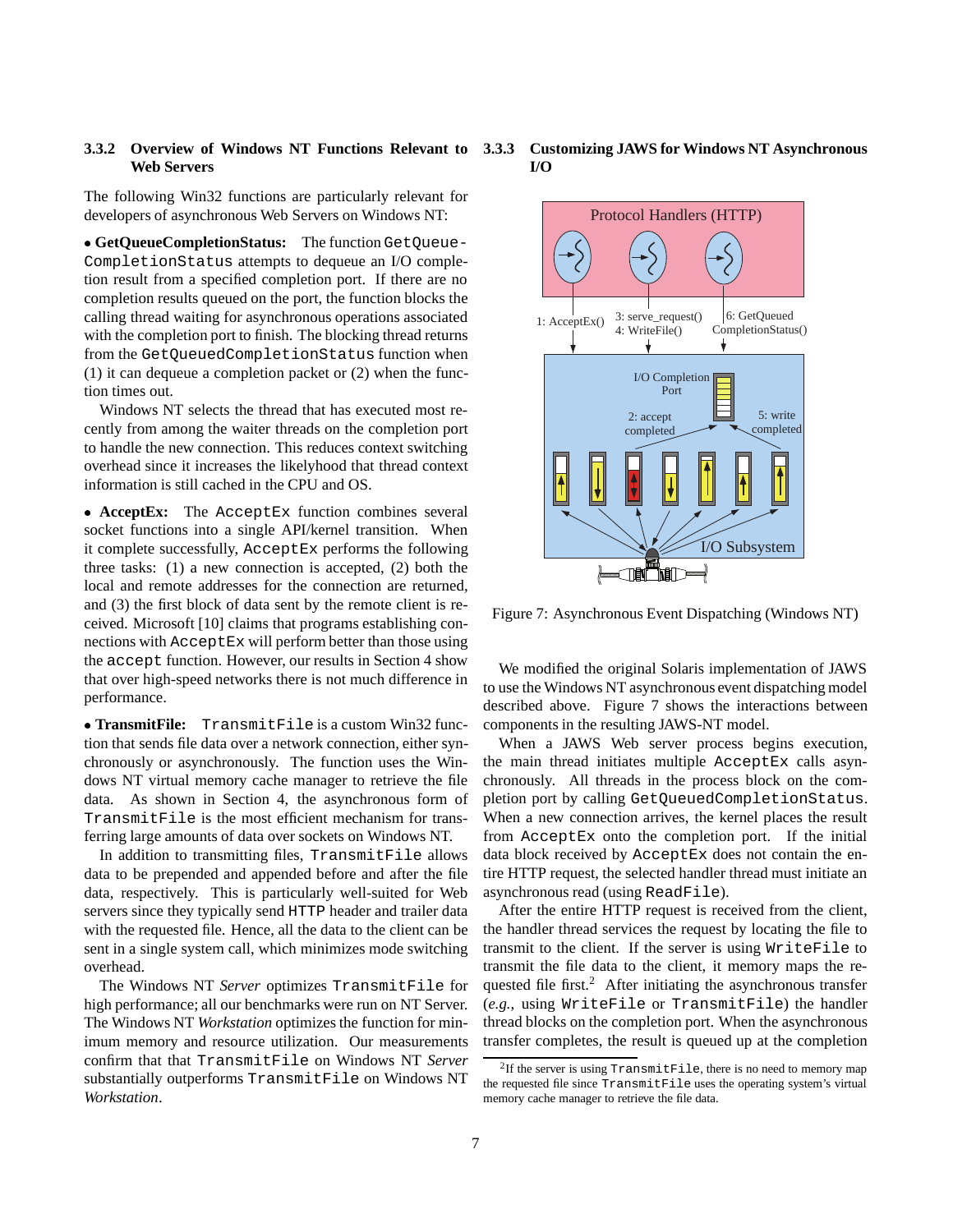port. The OS then selects a thread from those waiting on the completion port. This thread dequeues the result and performs the necessary cleanup (*e.g.*, closes the data socket) to finalize the HTTP transaction.

It is possible that the thread initiating AcceptEx, the thread initiating WriteFile or TransmitFile, and the thread dequeueing the completion status from the port might be different. This increases the adaptivity of JAWS since it is possible to tune the level of concurrency simply by increasing the number of completion handler threads. Moreover, due to the design of the JAWS Event Dispatcher framework, these changes do not require any modifications to its concurrency architecture.

## **4 Benchmarking Testbed and Results**

#### **4.1 Hardware Testbed**

Our hardware testbed is shown in Figure 8.



Figure 8: Benchmarking Testbed Overview

The testbed consists of two Micron Millennia PRO2 plus workstations. Each PRO2 has 128 MB of RAM and is equipped with 2 PentiumPro processors. The client machine has a clock speed of 200 MHz, while the server machine runs 180 MHz. In addition, each PRO2 has an ENI-155P-MF-S ATM card made by Efficient Networks, Inc. and is driven by Orca 3.01 driver software. The two workstations were connected via an ATM network running through a FORE Systems ASX-200BX, with a maximum bandwidth of 622 Mbps. However, due to limitations of LAN emulation mode, the peak bandwidth of our testbed is approximately 120 Mbps.

#### **4.2 Software Request Generator**

We used the WebSTONE [4] v2.0 benchmarking software to collect client- and server-side metrics. These metrics included *average server throughput*, and *average client latency*. Web-STONE is a standard benchmarking utility, capable of generating load requests that simulate typical Web server file access patterns. Our experiments used WebSTONE to generate loads and gather statistics for particular file sizes in order to determine the impacts of different concurrency and event dispatching strategies.

The file access pattern used in the tests is shown in Table 1.

| <b>Document Size</b> | <b>Frequency</b> |
|----------------------|------------------|
| 500 bytes            | 35%              |
| 5 Kbytes             | 50%              |
| 50 Kbytes            | 14%              |
| 5 Mbytes             | 1%               |

Table 1: File Access Patterns

This table represents actual load conditions on popular servers, based on a study of file access patterns conducted by SPEC [1].

#### **4.3 Experimental Results**

The results presented below compare the performance of several different adaptations of the JAWS Web server. We discuss the effect of different event dispatching and I/O models on throughput and latency. Throughput is defined as the average number of bits received per second by the client. A high-resolution timer for throughput measurement was started before the client benchmarking software sent the HTTP request. The high-resolution timer stops just after the connection is closed at the client end. The number of bits received includes the HTML headers sent by the server.

Latency is defined as the average amount of delay in milliseconds seen by the client from the time it sends the request to the time it completely receives the file. It measures how long an end user must wait after sending an HTTP GET request to a Web server, and before the content begins to arrive at the client. The timer for latency measurement is started just before the client benchmarking software sends the HTTP request and stops just after the client receives the first response from the server.

The five graphs shown for each of throughput and latency represent different file sizes used in each experiment, 500 bytes through 5 Mbytes by factors of 10. These files sizes represent the spectrum of files sizes benchmarked in our experiments, in order to discover what impact file size has on performance.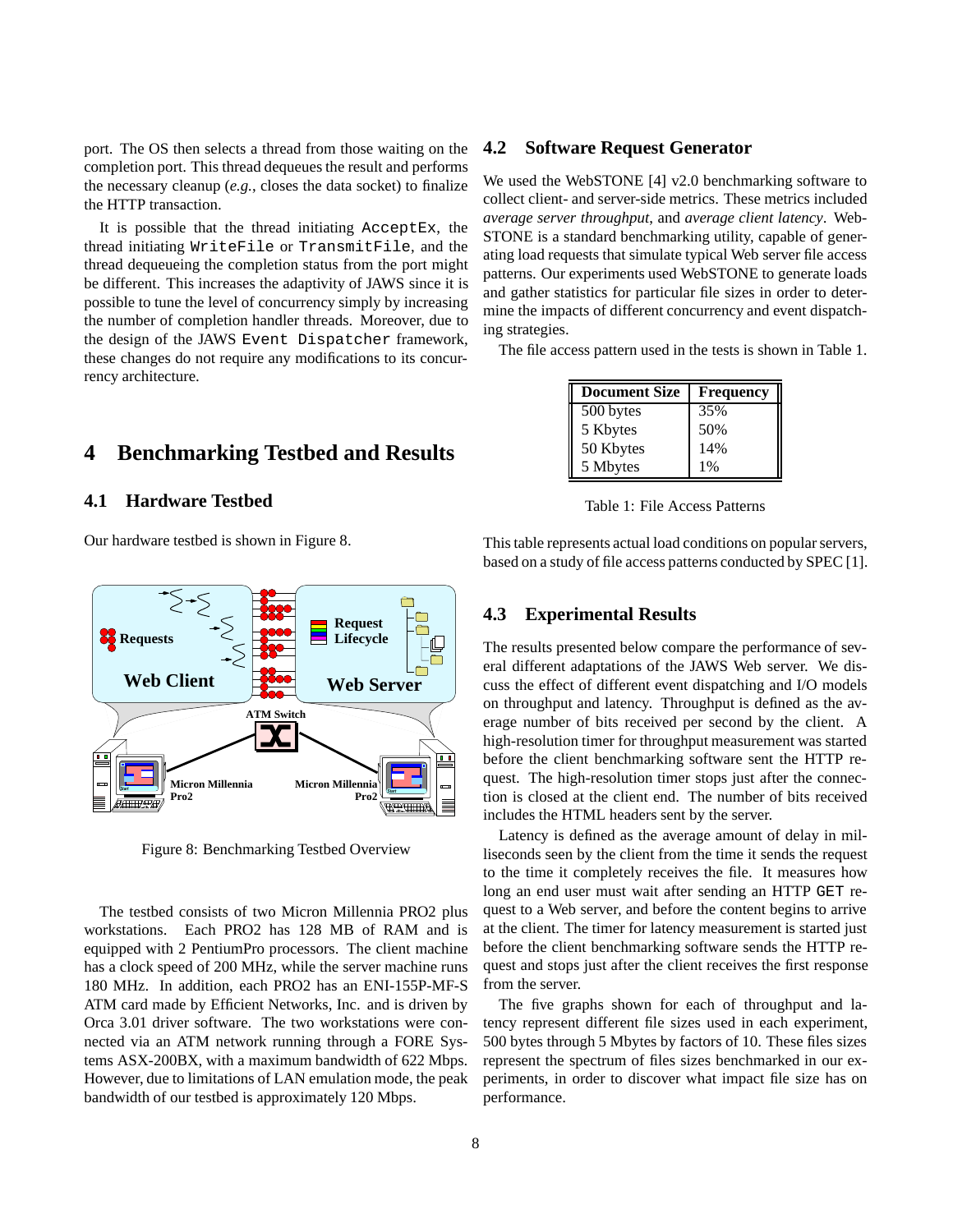#### **4.3.1 Throughput Comparisons**

Figures 9-13 demonstrate the variance of throughput as the size of the requested file and the server hit rate are systematically increased. As expected, the throughput for each connection generally degrades as the connections per second increases. This stems from the growing number of simultaneous connections being maintained, which decreases the throughput per connection.

As shown in Figure 11, the throughput of Thread-per-Request can degrade rapidly for smaller files as the connection load increases. In contrast, the throughput of the synchronous Thread Pool implementation degrade more gracefully. The reason for this difference is that Thread-per-Request incurs higher thread creation overhead since a new thread is spawned for each GET request. In contrast, thread creation overhead in the Thread Pool strategy is amortized by pre-spawning threads when the server begins execution.

The results in figures 9-13 illustrate that TransmitFile performs extremely poorly for small files (*i.e.,* <sup>&</sup>lt; 50 Kbytes). Our experiments indicate that the performance of TransmitFile depends directly upon the number of simultaneous requests. We believe that during heavy server loads (*i.e.*, high hit rates), TransmitFile is forced to wait while the kernel services incoming requests. This creates a high number of simultaneous connections, degrading server performance.

As the size of the file grows, however, TransmitFile rapidly outperforms the synchronous dispatching models. For instance, at heavy loads with the 5 Mbyte file (shown in Figure 13), it outperforms the next closest model by nearly 40%. TransmitFile is optimized to take advantage of Windows NT kernel features, thereby reducing the number of data copies and context switches.

#### **4.3.2 Latency Comparisons**

Figures 9-13 demonstrate the variance of latency performance as the size of the requested file and the server hit rate increase. As expected, as the connections per second increases, the latency generally increases, as well. This reflects the additional load placed on the server, which reduces its ability to service new client requests.

As before, TransmitFile performs extremely poorly for small files. However, as the file size grows, its latency rapidly improves relative to synchronous dispatching during light loads.

#### **4.3.3 Summary of Benchmark Results**

As illustrated in the results presented above, there is significant variance in throughput and latency depending on the concurrency and event dispatching mechanisms. For small files, the synchronous Thread Pool strategy provides better overall performance. Under moderate loads, the synchronous event dispatching model provides slightly better latency than the asynchronous model. Under heavy loads and with large file transfers, however, the asynchronous model using TransmitFile provides better quality of service. Thus, under Windows NT, an optimal Web server should adapt itself to either event dispatching and file I/O model, depending on the server's workload and distribution of file requests.

# **5 Comparing JAWS With Other Windows NT Web Servers**

This section compares a highly optimized JAWS implementation against Netscape Enterprise and Microsoft Internet Information Server (IIS). These results are shown in Figures 14-18. They demonstrate that JAWS is competitive with state-of-theart commercial Web server implementations.

The figures reveal that JAWS does not perform as well as Enterprise or IIS for small files. However, as the file size grows, JAWS overtakes the other servers in performance. Two conclusions can be drawn from these results. First, there are still performance issues beyond the scope of this paper that require research to determine how to improve JAWS performance for transferring small files. Second, it affirms our hypothesis that a Web server can only achieve optimal performance by employing adaptive techniques.

# **6 Related Work**

As shown in Figure 1, the JAWS framework focuses on optimizing a range of layers in a Web system. Therefore, it is influenced by a variety of related efforts. This section describes existing work that is most relevant to JAWS.

### **6.1 Performance Evaluation**

The need for high-capacity servers has spurred commercial sector activity and many server implementations are available on the market [17]. The growing number of Web servers has prompted the need for assessing their relative performance. The current standard benchmarks available are WebStone [4] (by SGI) and SPECweb96 [1] (by SPEC), both heavily influenced by the design of LADDIS [21]. WebStone and SPECweb96 attempt to measure overall performance. They rate the performance of a server with a single number (a higher number indicates better performance). These benchmarks are based on a process-based concurrency model and utilize multiple machines to simulate heavy loads. We have found that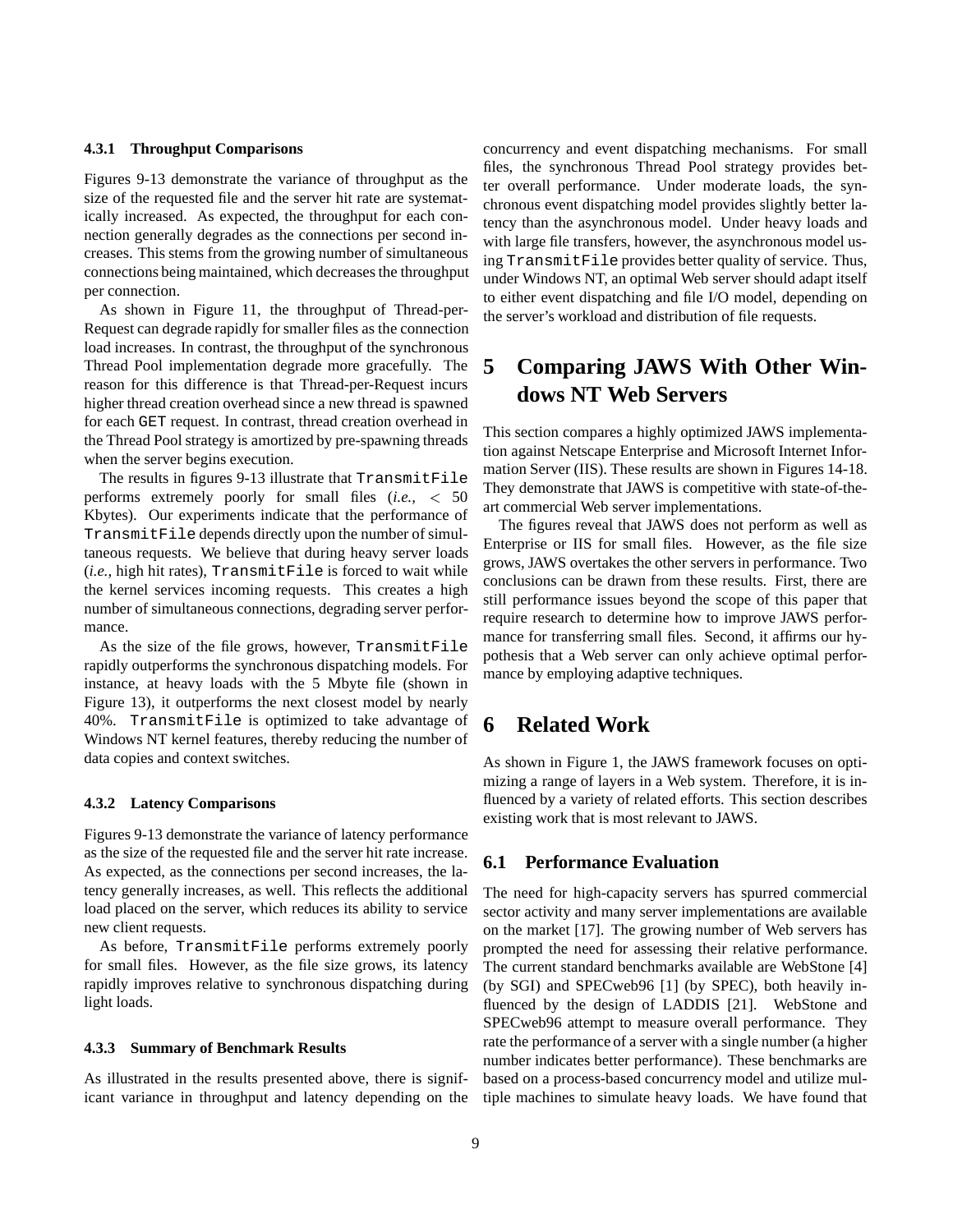

a thread-based concurrency model allows a single client machine to generate higher loads, thus requiring fewer machines in the benchmarking testbed.

## **6.2 Optimization Strategies**

One goal of benchmarking Web servers is to discover bottlenecks that require optimization to improve performance. One way to improve performance is by removing overhead in the protocol itself. The  $W^3C$  is currently standardizing HTTP/1.1, which multiplexes multiple requests over a single connection. This "connection-caching" strategy can significantly enhance the performance over HTTP/1.0 by reducing unnecessary connection set up and termination [18, 14]. The need for persistent connections to improve latency has been noted in [11]. In addition, latency can be improved by using caching prox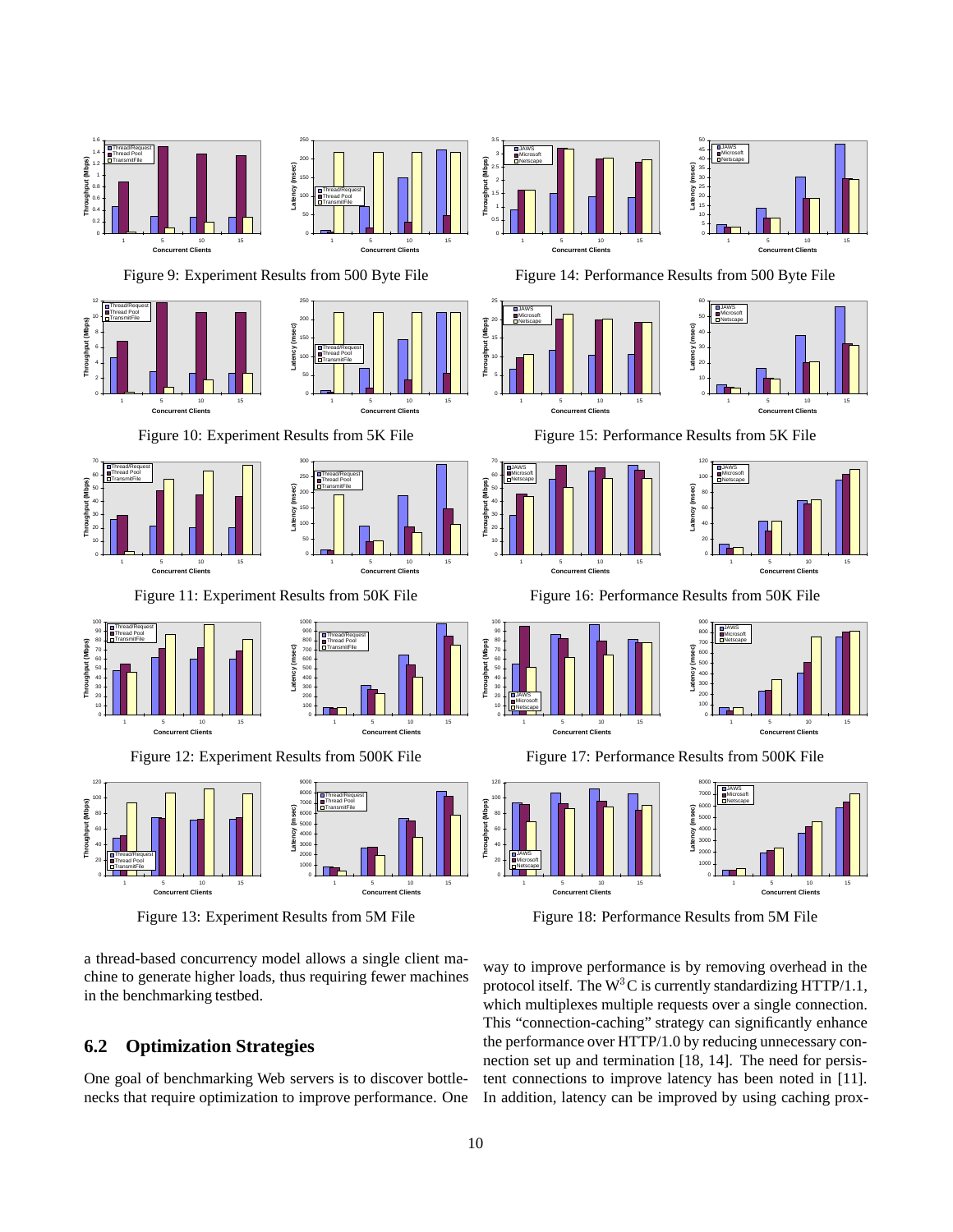ies and caching clients, although the removal policy must be considered carefully [20]. The efforts presented in this paper are orthogonal to work on client-side caching. Our attempts to optimize performance have focused on (1) server-side caching (*e.g.,* via our CVF file system) and (2) utilizing concurrency and event dispatching processing routines that are customized to the OS platform in order to reduce server load and improve end-to-end quality of service.

#### **6.3 Web Server Design and Implementation**

Design patterns are re-usable software abstractions that have been observed to occur many times in actual solutions [3]. A design pattern is intended to solve a general design problem for a specific context. Many patterns have been observed in the context of concurrent, parallel and distributed systems. Many of these ideas are applicable to Web server design.

Katz presents an NCSA prototype of a scalable Web server design [8]. This design was prompted by the growing number of requests being made to the NCSA server machine. Many commercial server implementations arose to meet the demand for high-performance Web servers. Higher end implementations, such as Netscape Enterprise and Zeus, use multi-threading to scale for high-end architectures with multiple CPUs. Other implementations (*e.g.*, Roxen, BOA and thttpd) use a single thread of control to optimize performance on single CPU architectures. Yeager and McGrath of NCSA discuss the tradeoffs of some Web server designs and their performance in [13].

Our work attempts to apply design patterns and concurrency strategies provide a design which is both scalable and adaptive. We achieve static adaptation through start-up time configuration options, and dynamic adaptation through use of dynamically loadable modules which alter the behavior of the server.

#### **6.4 Concurrency Strategies**

A concurrency strategy specifies the policies and mechanisms for allowing multiple tasks to execute simultaneously. For Web servers, a task is an object that encapsulates server request handling. There are four general classes of Web server concurrency strategies:

- *Iterative* An iterative server is a server that has no application-level concurrency: each task that begins runs to completion.
- *Single-threaded concurrent* A single-threaded concurrent server has one thread of control, but only partially serves each unfinished task until a pre-determined amount of work is done, or until a timer has expired.
- *Thread-per-Request* The Thread-per-Request strategy allows each task to execute in its own thread of control.
- *Thread Pool* A Thread Pool approach fixes the number of executing threads and assigns tasks to available threads.

Surprisingly, Web server literature contains relatively little information on the performance of alternative concurrency strategies. This may result from the fact that most Web server implementations tightly couple their concurrency strategy with the other components in the server. In contrast, concurrency strategies have been studied extensively in the context of parallel protocol stacks that run on shared memory platforms.

[9] measured the impact of synchronization on Thread-per-Request implementations of TCP and UDP transport protocols built within a multi-processor version of the *x*-kernel; [12] examined performance issues in parallelizing TCP-based and UDP-based protocol stacks using a Thread-per-Request strategy in a different multi-processor version of the *x*-kernel; and [15] measured the performance of the TCP/IP protocol stack using a thread-per-connection strategy in a multi-processor version of System V STREAMS.

The results presented in this paper extend existing research on protocol stack parallelism in several ways. First, we measure the performance of a variety of representative concurrency strategies. Second, our experiments report the impact of synchronous and asynchronous event dispatching strategies on Web server performance, whereas existing work on parallel protocol stacks has focused on synchronous event dispatching. Our results illustrate how operating systems like Windows NT that support asynchronous event dispatching strategies and customized file/network transfer operations can perform significantly better than purely synchronous strategies under various workloads (*e.g.*, transfers involving large files).

# **7 Concluding Remarks**

This paper describes *static* and *dynamic* adaptations that can be applied to develop high-perform Web servers. Common static adaptations include configuring an event dispatching model that is customized for OS platform-specific features (such as the I/O completion ports and TransmitFile on Windows NT). Common dynamic adaptations include prioritized request handling, caching strategies, and threading strategies. We illustrate the results of adapting the JAWS Web server framework to leverage the native asynchronous dispatching mechanisms provided by Windows NT.

Our results demonstrate that to alleviate bottlenecks, Web servers must utilize an integrated approach that combines optimizations at multiple levels of a Web endsystem. For exam